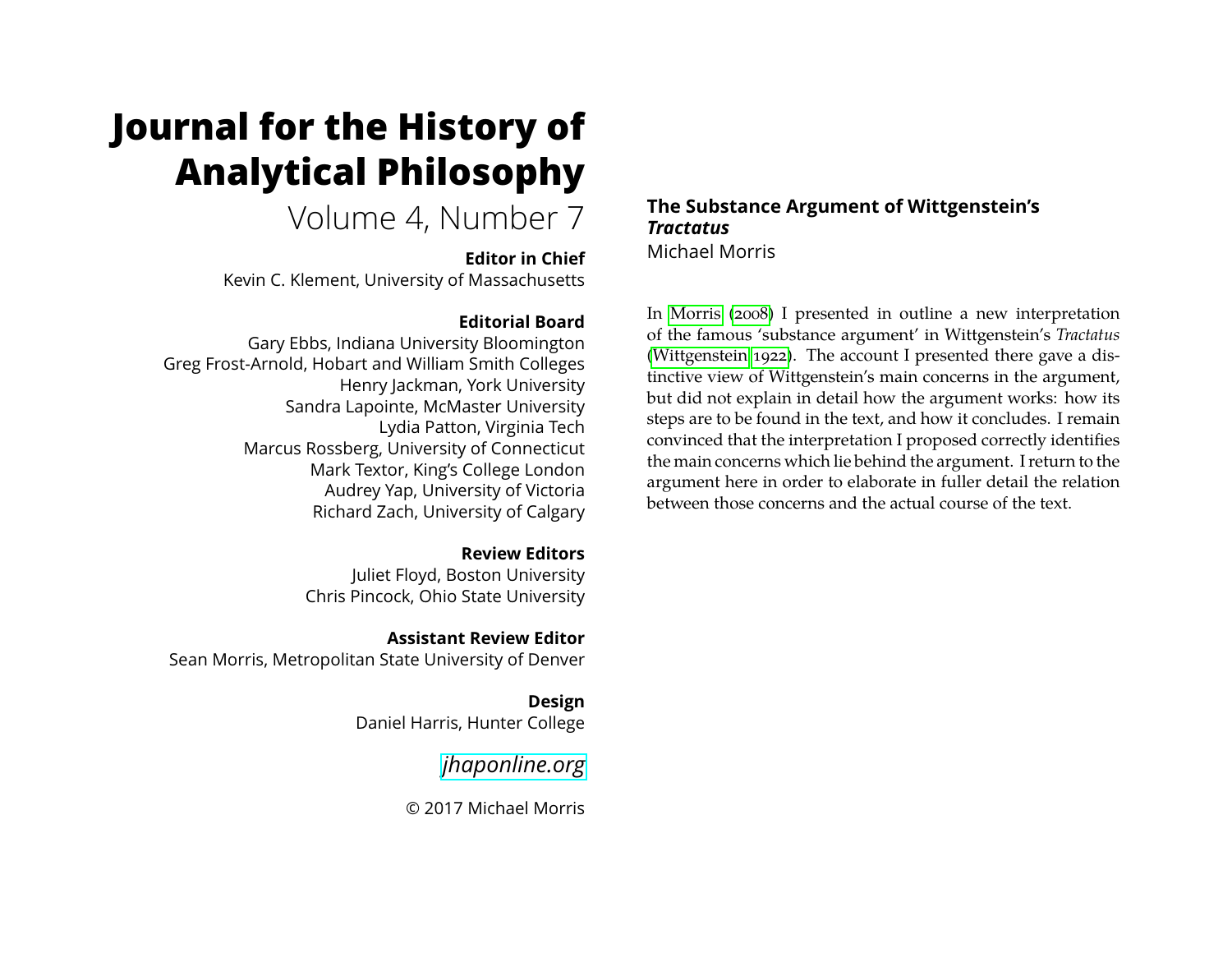## **The Substance Argument of Wittgenstein's** *Tractatus*

#### **A Fixed-Form Interpretation**

Michael Morris

#### **1. Introduction**

In [Morris \(2008\)](#page-13-0) I presented in outline a new interpretation of the famous 'substance argument' in Wittgenstein's *Tractatus* [\(Wittgenstein 1922\)](#page-13-1). The account I presented there gave a distinctive view of Wittgenstein's main concerns in the argument, but did not explain in detail how the argument works: how its steps are to be found in the text, and how it concludes. I remain convinced that the interpretation I proposed correctly identifies the main concerns which lie behind the argument. I return to the argument here in order to elaborate in fuller detail the relation between those concerns and the actual course of the text.

For reasons which will emerge shortly, I call any interpretation which shares my view of the main concerns of the substance argument a *fixed-form interpretation*. My aim here is just to present the idea of a fixed-form interpretation in enough detail for it to be considered properly as a way of approaching this famously puzzling piece of text: I will present the general motivation for adopting a fixed-form interpretation; I will offer a detailed breakdown of the argument as it might go on such an interpretation; and I will provide a way of tying that breakdown of the argument to the actual words of the text. I will also meet a particular kind of interpretative objection which a fixed-form interpretation is likely to face. But I will not consider in detail any interpretation of the argument which has a radically different view of its main aim: I considered several of the more prominent alternatives in the Appendix in [Morris \(2008\)](#page-13-0), and the objections I made there still seem to me to be good.

## **2. The Idea of a Fixed-Form Interpretation**

The substance argument is presented in these two brief re-marks:<sup>[1](#page-1-0)</sup>

- <span id="page-1-2"></span><span id="page-1-1"></span>2.0211 If [A] the world had no substance, then [B] whether a proposition had sense would depend on whether another proposition was true.
- <span id="page-1-3"></span>2.0212 [C] It would then be impossible to form a picture of the world (true or false).

I have here marked the three crucial sentences in this argument  $[A]$ ,  $[B]$ , and  $[C]$ .

The key to the substance argument must be to understand what the point of claiming that the world has substance might be. This will also give us an understanding of sentence [\[A\].](#page-1-1) The notion of substance is introduced in the first of a sequence of remarks which are comments on 2.02. The key sequence here consists of those comments on 2.02 which are given four-digit remark numbers. (We need to recall here that sequences of remarks are to be traced in line with Wittgenstein's explanation of his numbering system [\(Wittgenstein 1922,](#page-13-1) 31n), rather than just by looking at what comes next in the printed text.) Here they are, headed by 2.02 itself:

- 2.02 The object is simple.
- 2.021 Objects form the substance of the world. Therefore they cannot be compound.
- 2.022 It is clear that however different from the real one an imagined world may be, it must have something—a form—in common with the real world.

<span id="page-1-0"></span><sup>&</sup>lt;sup>1</sup>I continue to use here the Ogden translation.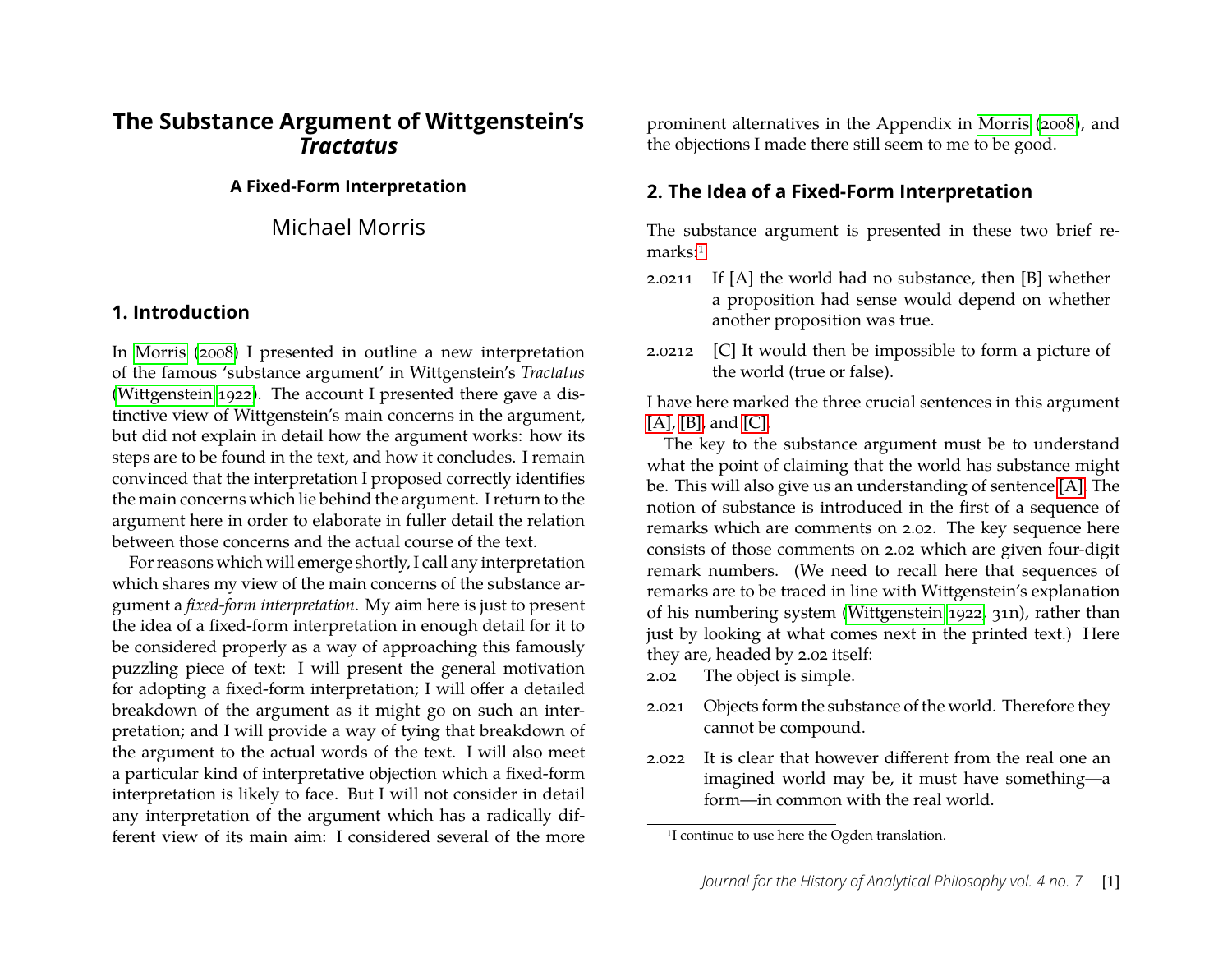- 2.023 This fixed form consists of the objects.
- 2.024 Substance exists independently of what is the case.[2](#page-0-0)
- 2.025 It is form and content.
- 2.026 Only if there are objects can there be a fixed form of the world.
- 2.027 The fixed, the existent and the object are one.

When this sequence of remarks is laid out like this, I think it is clear that the point of the notion of substance is bound up with the following *fixed-form* claim:[3](#page-2-0)

<span id="page-2-2"></span>(FF) There must be a fixed form which is common to all possible worlds.

And substance itself—what is formed by the objects—is brought in because form is held to depend on objects (2.026); that might be expressed in this claim:

<span id="page-2-1"></span>(FO) There can only be a fixed form common to all possible worlds if there are objects common to all possible worlds.

[\(FO\)](#page-2-1)—that is, 2.026—provides us with a reason, given [\(FF\)](#page-2-2), for believing 2.02, that objects are simple. The reason is that compound objects would not be common to all possible worlds: to think of something as compound is to make intelligible its

being uncompounded, leaving just its component parts, and therefore to make intelligible worlds in which that compound thing does not exist. Are we to suppose that 2.026 provides us with a different reason for 2.02 from the one offered explicitly in 2.021—that objects form the substance of the world? It seems implausible: the natural interpretation is surely that the core reason is just the same; it is only that it is put differently in the different places.

If that is right, then the overall point of the larger passage to which the substance argument belongs must be to argue for the conjunction of [\(FF\)](#page-2-2) and [\(FO\)](#page-2-1), that there are objects which sustain a fixed form common to all possible worlds. But we have seen that [\(FO\)](#page-2-1) is claimed in 2.026. So it is natural to think that the point of the substance argument itself—the particular passage consisting of 2.0211 and 2.0212—is just to argue for [\(FF\)](#page-2-2). (I take [\(FO\)](#page-2-1) to depend on different considerations, and to need another kind of justification.[4](#page-2-3))

An interpretation of the substance argument which takes it to have this point is what I call a *fixed-form* interpretation. The really hard challenge for any fixed-form interpretation is to work out in detail how 2.0211 and 2.0212 could contain an argument for [\(FF\)](#page-2-2). I will turn to that in a moment, but first I will note that if you understand the sequence of four-digit-numbered remarks 2.021–2.027 as revealing the point of the substance argument, you will not think its point is given by a remark which precedes the argument in the text:

<sup>2</sup>Kevin Mulligan has pointed out in conversation that 'exist' is a controversial translation of 'bestehen' in this context.

<span id="page-2-0"></span><sup>&</sup>lt;sup>3</sup>The notion of substance of course has an ancient history, tracing back through various translations to Aristotle. Wittgenstein's use is uniform with Kant's: in the First Analogy in [Kant \(1997\)](#page-13-2), Kant effectively defines substance ('der Substanz', as in the *Tractatus*) as 'that which persists' [\(Kant 1997,](#page-13-2) A182/B224), and the First Analogy is an argument that there must be such a thing. Note that in the *Tractatus*, 'substance' is used as something like a mass term, for something 'formed by objects'; Wittgenstein does not speak of substances.

<span id="page-2-3"></span><sup>4</sup>In [Morris \(2008,](#page-13-0) 48) I suggest that it can be traced back to problems with Russell's account of form; there is some counterpart to 2.026, expressed at the level of language, at [Wittgenstein \(1979,](#page-13-3) 23):

The logical form of the proposition must already be given by the forms of its component parts.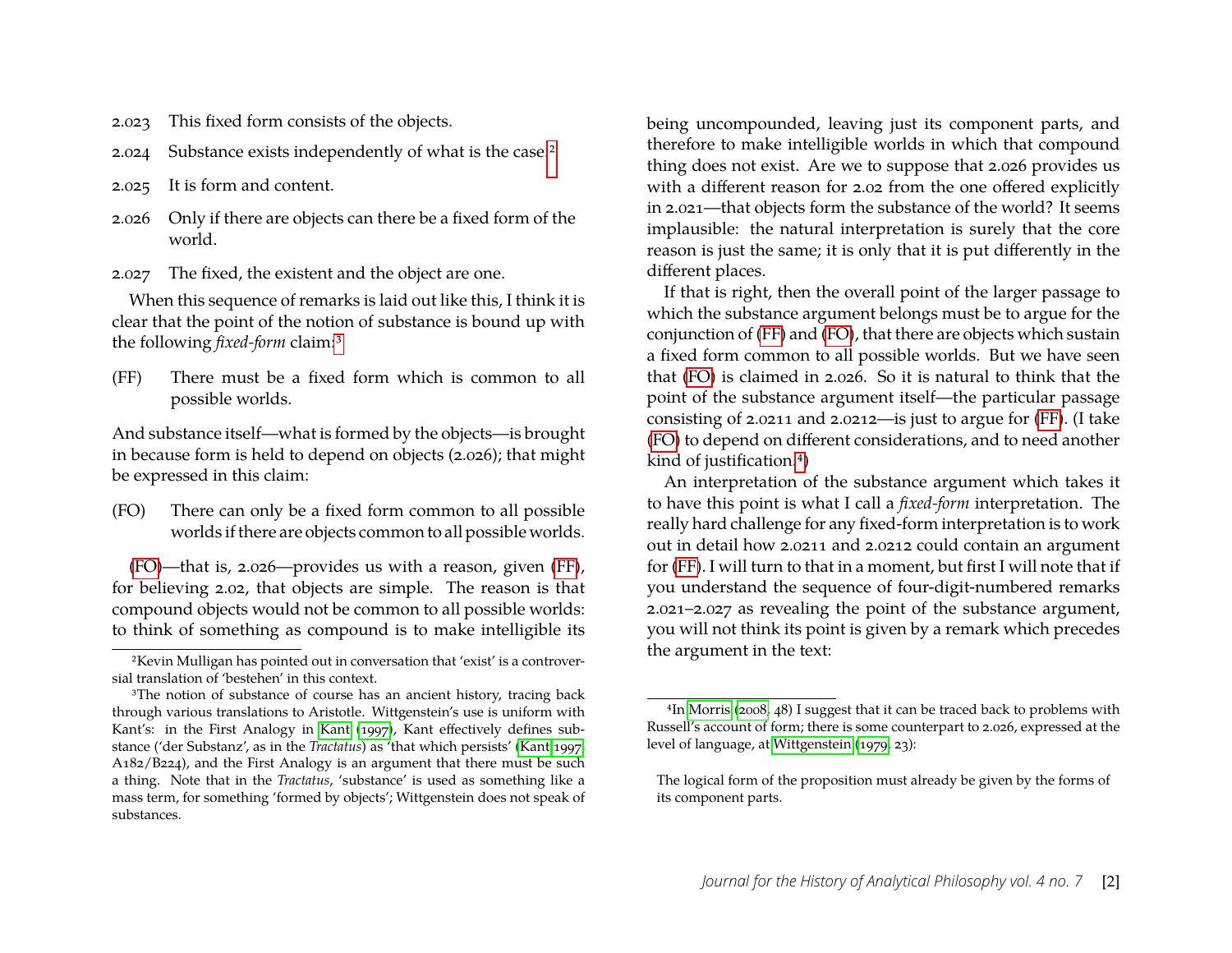2.0201 Every statement about complexes can be analysed into a statement about their constituent parts, and into those propositions which completely describe the complexes.

If you understand the sequence of four-digit-numbered remarks 2.021–2.027 as I do, you will regard 2.0201 as a distraction from the point of the substance argument—as indeed its number suggests, given the principle of Wittgenstein's numbering system. What is the point of 2.0201, then? Surely just this: to explain how 'complexes' can in a way be spoken of, even if what has just been asserted in 2.02—that all objects are simple—is true, and (as will turn out when we get on to the theory of language) all names are names of objects. That is exactly what 2.0201 seems to be doing anyway: 2.0201 is most naturally read, not as being part of the argument which follows, but simply as explaining how there can be expressions which look like names, but which do not name simple objects. (There are, in any case, serious difficulties with the obvious ways of trying to understand the substance argument as one whose point is given by 2.0201, as I argue in [Morris 2008,](#page-13-0) Appendix.)

How then, can we understand 2.0211 and 2.0212 on a fixedform interpretation? A key remark here is the very next one after our sequence of four-digit-numbered remarks:

2.0271 The object is the fixed, the existent; the configuration is the changing, the variable.

In the context of this stretch of text, 'fixed' does not mean constant across *time*; instead it means constant across possible worlds. Correspondingly, 'changing' and 'variable' do not mean changing and variable in time, but changing and variable across possible worlds. Objects are what is constant across all possible worlds; possible worlds differ from one another only in how those objects are configured. And of course, even if the actual configurations of objects vary from world to world, the possibilities of combination are written into the objects themselves:

2.0123 If I know an object, then I also know all the possibilities of its occurrence in atomic facts. (Every such possibility must lie in the nature of the

object.) A new possibility cannot subsequently be found.

Indeed, this is the point of the notion of form, as Wittgenstein uses it—as he explains immediately before claiming that objects are simple:

2.0141 The possibility of its occurrence in atomic facts is the form of the object.

Two things become clear from this. First, there is a point which we might understand as the rationale for [\(FO\)](#page-2-1) (that is, 2.026), given Wittgenstein's understanding of form:

<span id="page-3-0"></span>(PO) Every possibility is a possible combination of objects.

And secondly, it is clear that the fixed-form claim [\(FF\)](#page-2-2) means just this:

<span id="page-3-1"></span>(NP) Every possibility is a necessary possibility.

That is, if something is possible, it is not contingent that it is possible. [\(PO\)](#page-3-0) and [\(NP\)](#page-3-1) can be used to provide the basis of a fixed-form interpretation of the substance argument and the passage which surrounds it.

## **3. Interpreting the Key Propositions**

There are three key propositions in the substance argument proper. Reformulated to the present tense and the indicative, they are:

<span id="page-3-2"></span>[A] The world has no substance;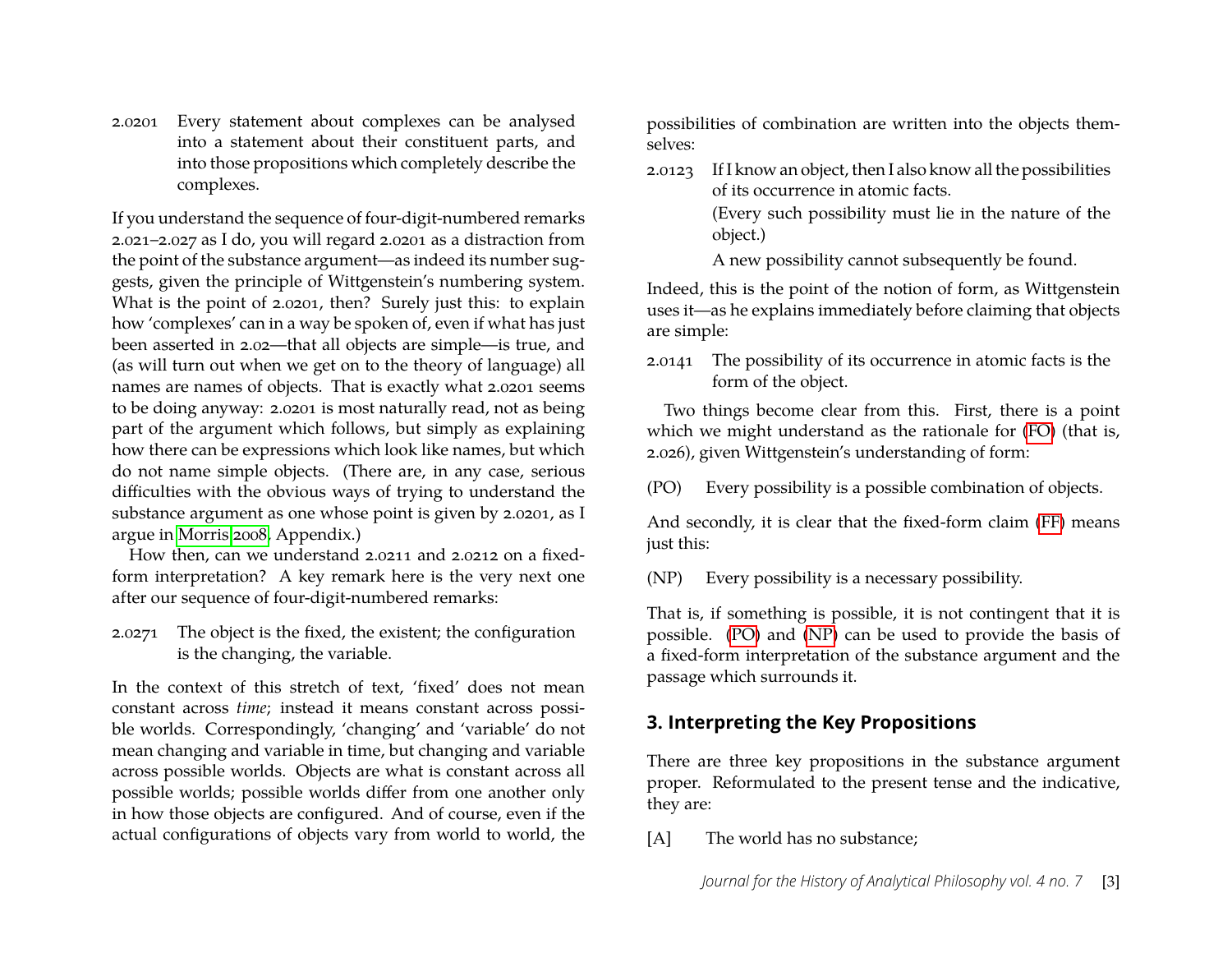- <span id="page-4-1"></span>[B] Whether a proposition has sense depends on whether another proposition is true;
- <span id="page-4-0"></span>[C] It is impossible to form a picture of the world (true or false).

The argument is supposed to work by *reductio*: [\[C\]](#page-4-0) is absurd; that shows [\[B\]](#page-4-1) to be false; and that shows [\[A\]](#page-3-2) to be false.

The fixed-form interpretation of the point of the substance argument proper—the short passage consisting of 2.0211 and 2.0212—takes it to be designed to show that [\(NP\)](#page-3-1) is true. So [\[A\]](#page-3-2) should be the negation of [\(NP\)](#page-3-1). So let us take its core to be given by this reformulation:

<span id="page-4-5"></span> $[A^*]$  It is not the case that every possibility is a necessary possibility.

That is: at least some possibilities are contingent possibilities they might not have been possible.

There is a remark in [Wittgenstein \(1979,](#page-13-3) 14) which now seems relevant:

A statement cannot be concerned with the logical structure of the world, for in order for a statement to be possible at all, in order for a proposition to be CAPABLE of making SENSE, the world must already have just the logical structure that it has. The logic of the world is prior to all truth and falsehood.

This looks as if it links something like the denial of [\[A\]](#page-3-2) of our argument—'The logic of the world is prior to all truth and falsehood'—with something like [\[C\]](#page-4-0) of our argument—'in order for a statement to be possible at all'. What we need is to supply the intermediate step—what [\[B\]](#page-4-1) of our argument is supposed to provide, according to the fixed-form interpretation.

<span id="page-4-3"></span>[B†] Whether a proposition has sense *is contingent* upon whether another proposition is true.<sup>[5](#page-4-2)</sup>

There might be an immediate worry about this reformulation. [\[B](#page-4-3)<sup>†</sup>] is meant to capture the meaning of [\[B\]](#page-4-1), and [B] is something which Wittgenstein wants to deny, in the course of arguing against [\[A\]](#page-3-2) by *reductio*. But we might think that [\[B](#page-4-3)†] was just obviously true; and in particular, that it was just obvious that propositions have sense only contingently. After all, it looks as if it is contingent that any objects at all are assigned to a given set of names as their meanings; and it looks (at least in advance of the full working out of the *Tractatus*<sup>[6](#page-4-4)</sup>) as if there could be a proposition which stated that *these* objects have been assigned to *these* names as their meanings.

The first thing to note is that if this worry were genuine, its central core would apply equally to the original [\[B\]](#page-4-1): an assignment of objects to names does have to be made, and it looks—at first sight, at least—as if such an assignment can always be described. In the light of that, I suggest that 'has sense' here is given a slightly unusual, restricted interpretation: having sense should be taken to be *being syntactically possible*, so that a proposition's having sense is its being a possible combination of symbols. Although this understanding of 'sense' (German 'Sinn') is eccentric—and eccentric, of course, in the *Tractatus* as much as elsewhere—it may be justified by something Wittgenstein wrote to Ogden about the translation of 3.326 [\(Wittgenstein 1973,](#page-13-4) 59).

If [\[B\]](#page-4-1) is to have any bearing on the question whether some possibilities are contingent, it must itself have something to do with contingency. A simple reformulation then suggests itself:

<span id="page-4-2"></span><sup>5</sup>One of the chief defects of the presentation in [Morris \(2008\)](#page-13-0) was that I did not make clear there that this is how I was understanding sentence [\[B\]](#page-4-1) of the argument. Both Richard Gaskin and Leo Cheung made the otherwise reasonable assumption that [\(1\)](#page-7-0) in the text was an instance of [\[B\]](#page-4-1). Kevin Mulligan has questioned whether [\[B](#page-4-3)†] really introduces the issue of contingency more obviously than [\[B\]](#page-4-1) itself does. This is largely an issue of the natural ways of reading  $[B]$  and  $[B^+]$ : I here stipulate that  $[B^+]$  is to be read as explicitly involving the issue of contingency, whether or not [\[B\]](#page-4-1) does.

<span id="page-4-4"></span><sup>&</sup>lt;sup>6</sup>And in fact, I think, anyway: I do not myself think that specific statements of which objects are assigned to which names are ruled out in the *Tractatus*.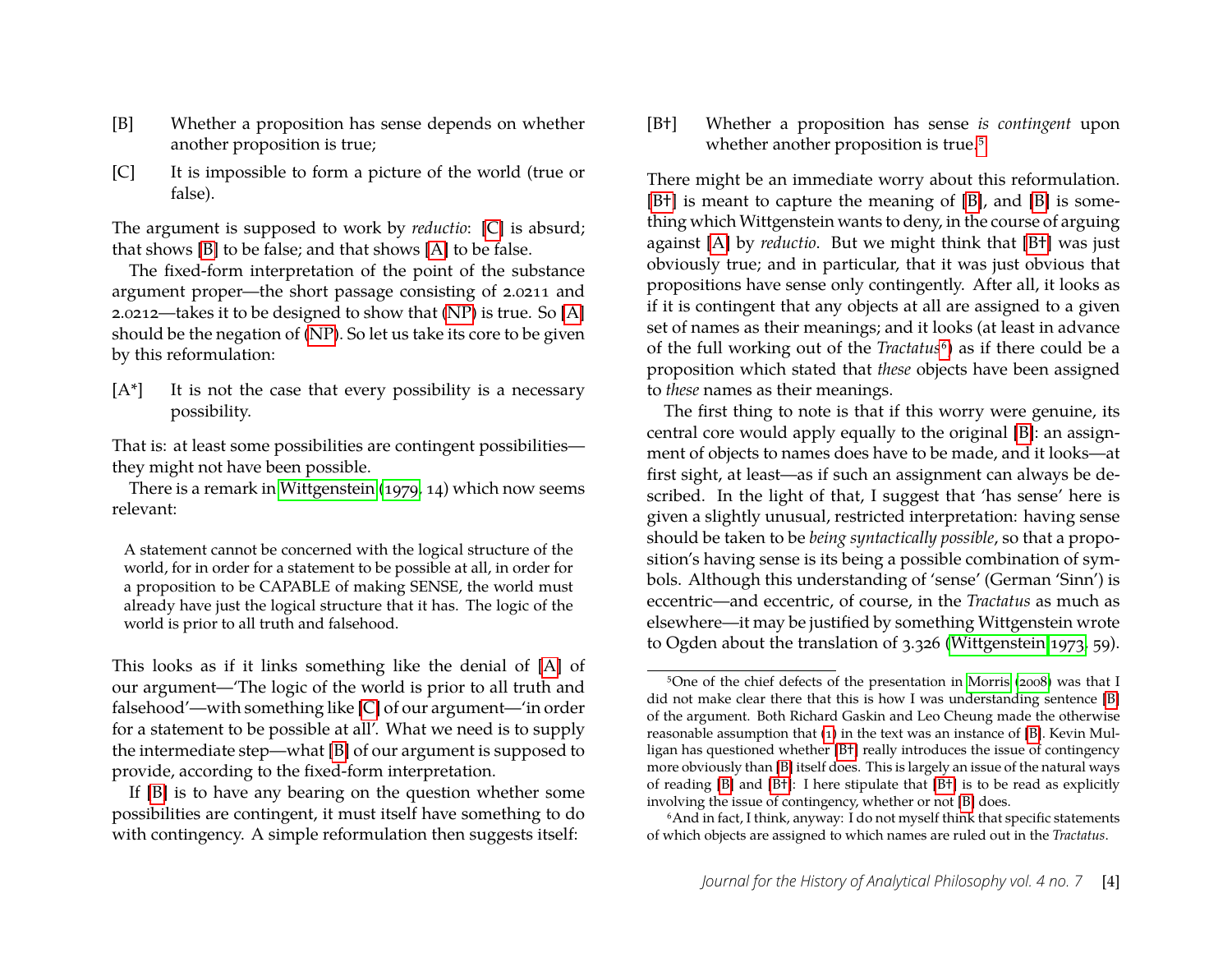Here is the remark itself, in Ogden's translation:

3.326 In order to recognize the symbol in the sign we must consider the significant [*sinnvollen*] use.

And here is Wittgenstein's comment to Ogden:

I think 'significant' is alright here. The meaning of this prop is: that in order to recognize the symbol in the sign we must look at how this sign is *used* significantly in propositions. I.e., we must observe how the sign is used in accordance with the laws of logical syntax. Thus 'significant' here means as much as 'syntactically correct'.

That is exactly how I suggest we understand the notion of having sense in 2.0211. It is clear that on Wittgenstein's view a proposition can have sense, on this understanding of 'sense', even if no meaning has been assigned to its constituent names. This is how Wittgenstein insists that we should understand the rogue proposition 'Socrates is identical', in 5.4733:

"Socrates is identical" means nothing because there is no property which is called "identical". The proposition is senseless because we have not made some arbitrary determination, not because the symbol is in itself impermissible.[7](#page-5-0)

Of course, here in 5.4733, as elsewhere in the *Tractatus*, Wittgenstein uses 'sense' ('Sinn') itself and its cognates in such a way that having sense is a matter of objects being assigned to names, and 'sense' does not here have the narrow syntactical meaning which I am suggesting it has in 2.0211. But this is not in itself an argument against interpreting 'sense' in that narrow syntactical way in 2.0211, since, as we have seen, Wittgenstein himself interprets the term in just that narrow way in his understanding of 3.326.[8](#page-5-1)

If we understand having sense in 2.0211 in the way suggested, and accept that a proposition can have sense, on this understanding of the notion, even when meaning has not been assigned to its constituent names, the obvious worry about [\[B](#page-4-3)†] lapses: it is not just obvious that propositions have sense contingently. Even so, the exact implications of the idea of one proposition's sense being *contingent upon* another proposition's truth are not easy to spell out. It looks plausible to reformulate [\[B](#page-4-3)†] as involving a conjunctive condition, as follows:

<span id="page-5-2"></span>[B\*] A proposition *P* is such that (i) *P* has sense only if another proposition is true; and (ii) that other proposition is contingent.

The importance of both conjuncts of [\[B\\*\]](#page-5-2) is worth emphasizing. Some might be tempted to read [\[B\]](#page-4-1) ('Whether a proposition has sense depends on whether another proposition is true') as meaning no more than is expressed by (i), the first conjunct of [\[B\\*\]](#page-5-2), but this would break the connection between the argument and issues of contingency, and so would prevent [\[B\]](#page-4-1) contributing to an argument of the kind which the fixed-form interpretation finds in 2.0211–2.0212.[9](#page-5-3) One more point about the formulation of [\[B\\*\]](#page-5-2) should be noted: strictly speaking, it can be read either as a universal generalization ('Every proposition *P*') or as an existential generalization ('Some proposition *P*'). The ambiguity is more explicit in [\[B\\*\]](#page-5-2) than in [\[B\]](#page-4-1) itself, but it can be read in

<span id="page-5-0"></span><sup>7</sup>Of course, the translation of 'unsinnig' as *senseless* here is famously controversial. Nothing in my argument depends on the point, however.

<span id="page-5-1"></span><sup>8</sup>I think it is in general a mistake to think of Wittgenstein as using words

in the *Tractatus* as if they were technical terms, always with the same clearly defined meaning: I think this ignores the literary and pedagogical character of the work. But that is a larger issue than can be pursued here.

<span id="page-5-3"></span><sup>9</sup>I emphasize this point here, because it was not emphasized enough in [Morris \(2008\)](#page-13-0). Some have assumed, in effect, that the first conjunct, (i), of [\[B\\*\]](#page-5-2) on its own would express what is meant by [\[B\]](#page-4-1). Applying this assumption to the interpretation of the argument presented in [Morris \(2008\)](#page-13-0) quickly makes a nonsense of that interpretation. I hope that once it is clear that I take [\[B\]](#page-4-1) to be captured by the whole of [\[B\\*\]](#page-5-2), and not just by its first conjunct, people will not dismiss the interpretation so quickly.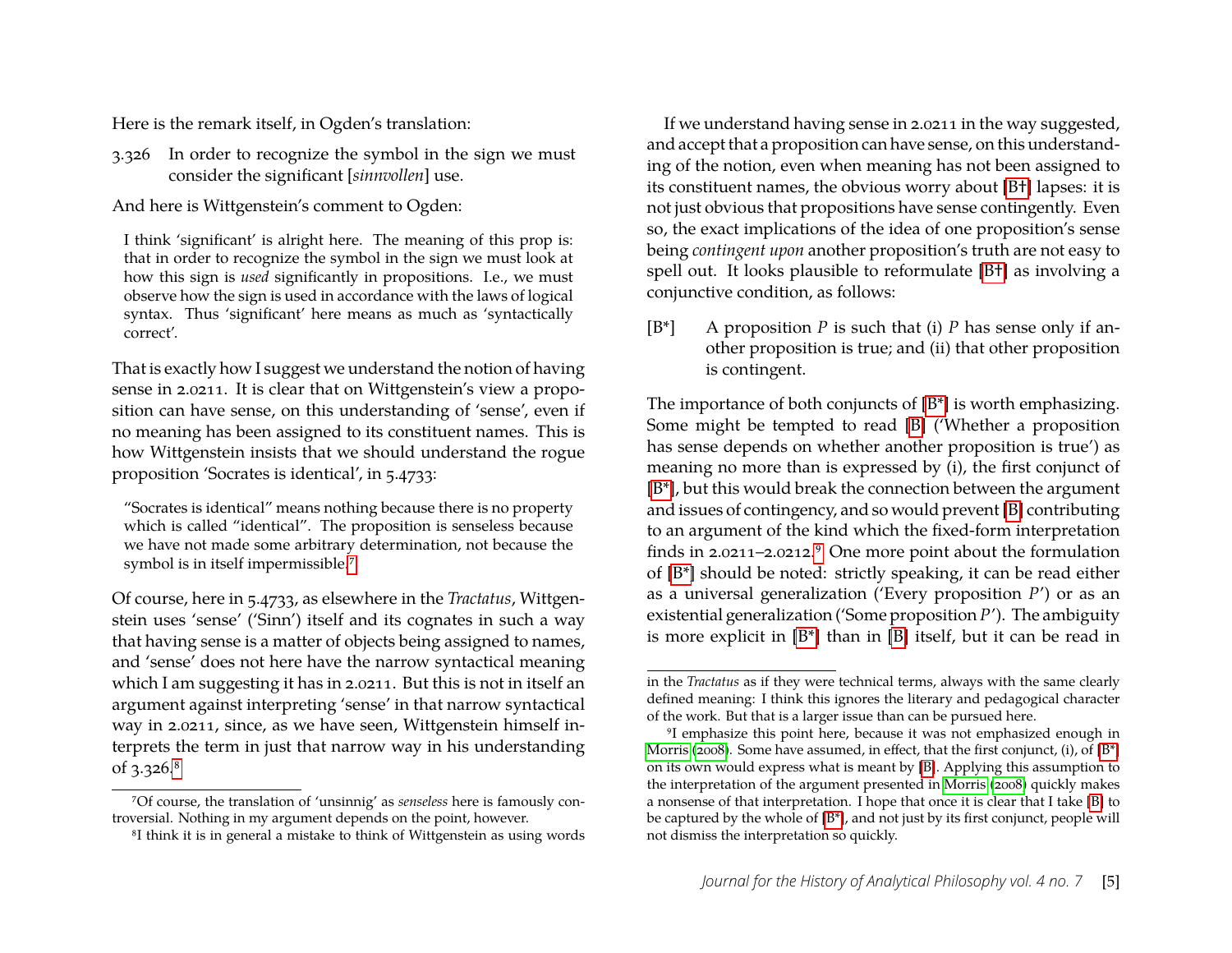[\[B\]](#page-4-1) too. (I suspect Wittgenstein would have thought that if the existential generalization were true, the universal generalization would be true too: that is, all propositions are alike in this respect.) I have left the ambiguity in the formulation, but what the argument needs is the existential form: [\[B\\*\]](#page-5-2) is a spelling out of the consequences of [\[A\]](#page-3-2); since [\[A\]](#page-3-2) is itself the negation of a universal generalization, it is itself equivalent to an existential generalization. I will therefore be treating [\[B\\*\]](#page-5-2) as an existential generalization from now on.

So much for the understanding we need of [\[A\]](#page-3-2) and [\[B\]](#page-4-1) for a fixed-form interpretation of the argument. Finally, we might consider the unusual form of [\[C\]](#page-4-0) of our argument. It differs from the formulation in the *Notebooks* passage I have quoted precisely in introducing the notion of a picture, a *Bild*. The picture theory has not yet been stated at this point in the *Tractatus*, but just as the whole shape of the metaphysics of the 1s and early 2s is determined by the picture theory, so it is natural to take the use of the notion of a picture in 2.0212 as an anticipatory reference to that theory: indeed, there is no other explanation of the introduction of the notion of a picture here. We should then expect the argument for point [\[C\]](#page-4-0) to make essential use of the picture theory, and it will be a desideratum of any interpretation that it represents the argument as doing that.[10](#page-6-1)

#### **4. The Core of the Argument**

Bearing all that in mind, we can offer the beginning of a reconstruction of a line of argument which looks broadly Wittgensteinian in spirit, and which promises to get us to [\(NP\)](#page-3-1) by means of a *reductio* which is at least close to what we find in 2.0211– 2.0212.

For [\[A\\*\]](#page-4-5) we need to imagine a possibility which might be thought to be only contingently possible. [\(PO\)](#page-3-0) tells us that this will be a possible combination of objects. Let us choose one, arbitrarily—*abcde*. According to the picture theory of the *Tractatus*, this is just what might be represented by an elementary sentence. So we can write it down using an elementary sentence:

<span id="page-6-4"></span>(P1) *abcde*.

The picture theory of the *Tractatus* requires two things to be true for an elementary sentence to have sense (in the ordinary sense of 'sense', rather than the restricted notion I am reading into  $2.0211$ :

- <span id="page-6-3"></span><span id="page-6-2"></span>(a) Its elements (names) must be correlated with objects;
- (b) It must be possible for the objects correlated with the elements of the sentence to be combined in the same way as the elements of the sentence are combined.

Of these two conditions, it is [\(b\)](#page-6-2) that particularly concerns us here, since it is this which is relevant to the issue of whether the symbols in a sentence form a syntactically possible combination. (Indeed, given the way we are understanding the notion of sense which is relevant to the argument of 2.0211–2.0212, the importance of [\(a\)](#page-6-3) is just that it takes us to a particular, arbitrarily chosen, combinatorial possibility in reality.)

Both condition [\(a\)](#page-6-3) and condition [\(b\)](#page-6-2) were presumed to be met when we set up our example and wrote down the sentence (P<sub>1</sub>). And if they were met, then this sentence must be true:

<span id="page-6-5"></span>(P2) It is possible that *abcde*.

<span id="page-6-0"></span>But that commitment of the picture theory I have just formulated as requiring [\(b\)](#page-6-2) to be true seems to require this to be true:

<span id="page-6-1"></span><sup>10</sup>I noted in [Morris \(2008\)](#page-13-0) that a number of alternative interpretations of the substance argument fail to meet this desideratum.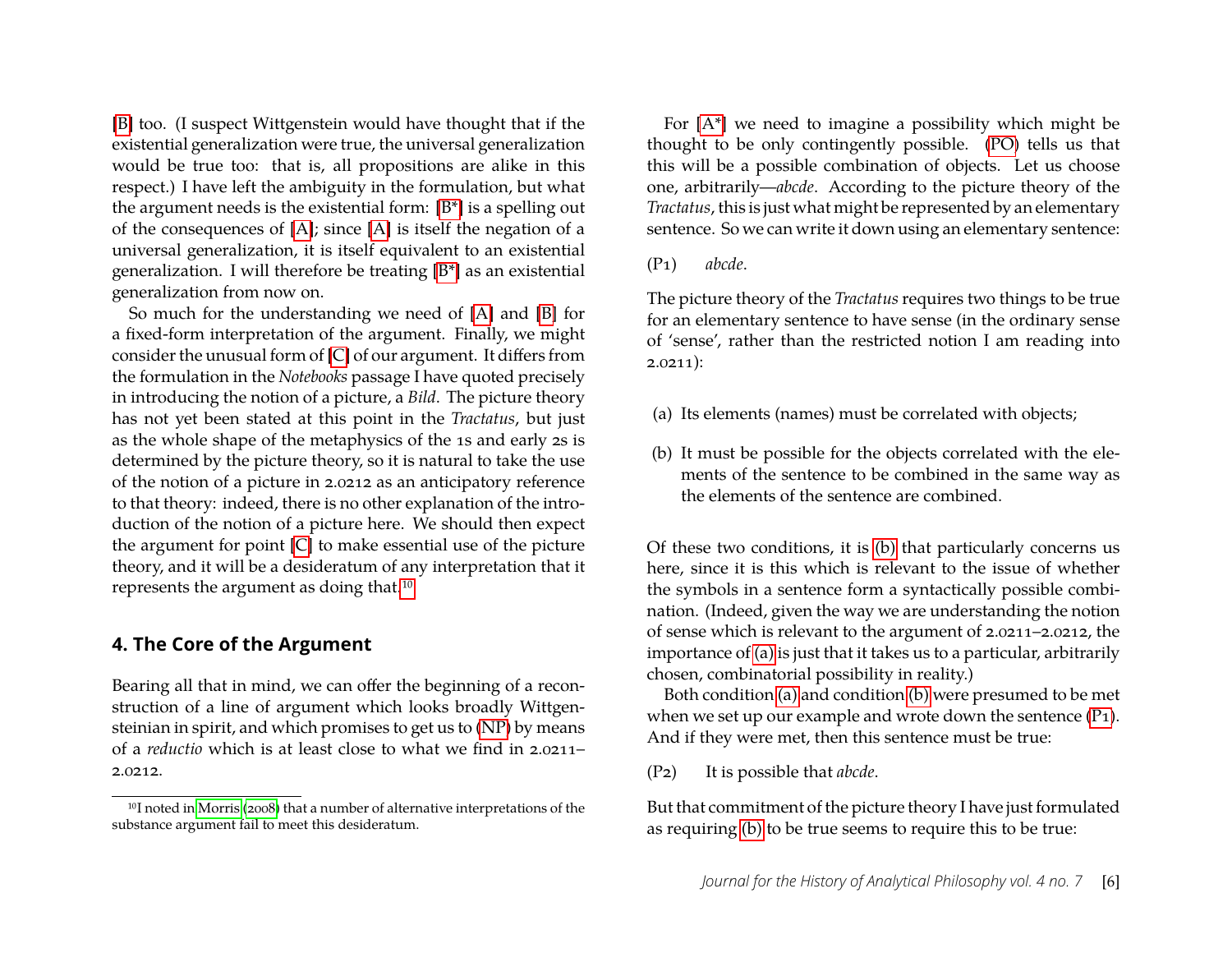#### <span id="page-7-0"></span>(1) (P<sub>1</sub>) has sense only if  $(P_2)$  is true.<sup>[11](#page-7-1)</sup>

Recall that on the interpretation of 'has sense' which we adopted in the last section, [\(1\)](#page-7-0) means: [\(P1\)](#page-6-4) is a syntactically possible combination of symbols only if [\(P2\)](#page-6-5) is true. That is to say, '*abcde*' is a possible combination of symbols only if the correlative combination of objects, *that abcde*, is a possible combination of objects. Of course, that *that abcde* is the correlative combination of objects requires  $(P_1)$  to have sense in something like the ordinary interpretation of 'sense'. But given that *that abcde* is the correlative combination of objects, [\(1\)](#page-7-0) is still true even if 'has sense' is interpreted in the narrowly syntactic way. And that [\(1\)](#page-7-0) is true on this narrow syntactic interpretation seems an immediate consequence of the core assumption of the picture theory, that the form of language is the same as the form of reality—or, in other words, that the possible combinations of names are the same as the possible combinations of objects.

In order to test  $[A^*]$  ('It is not the case that every possibility is a necessary possibility'), we needed an example of a possibility that we might take to be a contingent possibility, and we arbitrarily chose the possibility represented in [\(P1\)](#page-6-4) for that purpose. So suppose, for *reductio*, that that possibility is indeed a contingent possibility. That means that this is true:

<span id="page-7-3"></span><span id="page-7-2"></span>(2) [\(P2\)](#page-6-5) is contingent.

If we put  $(1)$  and  $(2)$  together, we get this:

<span id="page-7-4"></span> $[B^*i]$  [\(1\)](#page-7-0) [\(P1\)](#page-6-4) has sense only if [\(P2\)](#page-6-5) is true; and [\(2\)](#page-7-2) (P2) is contingent.

And  $[B^*i]$ , of course, is an instance of  $[B^*]$ . That is, we have found a proposition—[\(P1\)](#page-6-4)—whose having sense is *contingent upon* whether another proposition—(P<sub>2</sub>)—is true, on the interpretation of 'contingent upon' which is enshrined in [\[B\\*\]](#page-5-2). (And, of course, this in turn was the interpretation of 'depends on' in [\[B\]](#page-4-1) which is needed for a fixed-form interpretation of the whole argument.)

If that is right, we have here a line of reasoning which explains the link between  $[A^*]$  and  $[B^*]$ , and hence—assuming that the fixed-form interpretation is broadly right—the link between [\[A\]](#page-3-2) and [\[B\]](#page-4-1). On supposing some possibility to be contingent, we have been led to a sentence whose having sense is contingent upon another sentence's being true. That is, we have explained how Wittgenstein might, on the basis of the picture theory, have written 2.0211.

And we can now make at least the first move in showing how [\[B\\*i\]](#page-7-4) itself might be seen to be problematic, if we accept the picture theory. The picture theory commits us to [\(1\)](#page-7-0), and two further considerations of a generally Wittgensteinian character imply that if [\(1\)](#page-7-0) is true, [\(P2\)](#page-6-5) cannot be contingent. The first further consideration is a reflection on the semantics of embedded sentences. If we actually look at [\(P2\)](#page-6-5) we see that the sentence '*abcde*' occurs within it—and in its own right, and not merely quoted. So it seems clear that [\(P2\)](#page-6-5) cannot have sense if this integral part of it has no sense. That is, it seems we have to accept this:

<span id="page-7-6"></span><span id="page-7-5"></span>(3)  $(P_2)$  has sense only if  $(P_1)$  has sense.

The reasoning here is exactly in line with the objection Wittgenstein makes to Russell's theory of judgement:

5.5422 The correct explanation of the form of the proposition "A judges *p*" must show that it is impossible to judge a nonsense. (Russell's theory does not satisfy this condition.)

But from  $(1)$  and  $(3)$ , we can derive this:

<span id="page-7-8"></span><span id="page-7-7"></span>(4)  $(P_2)$  has sense only if  $(P_2)$  is true.

<span id="page-7-1"></span><sup>&</sup>lt;sup>11</sup>Note that I do not take  $(1)$  to be an expression of  $(an)$  instance of  $[B]$  in 2.0211. It is rather an expression just of  $[B^*i]$  (1).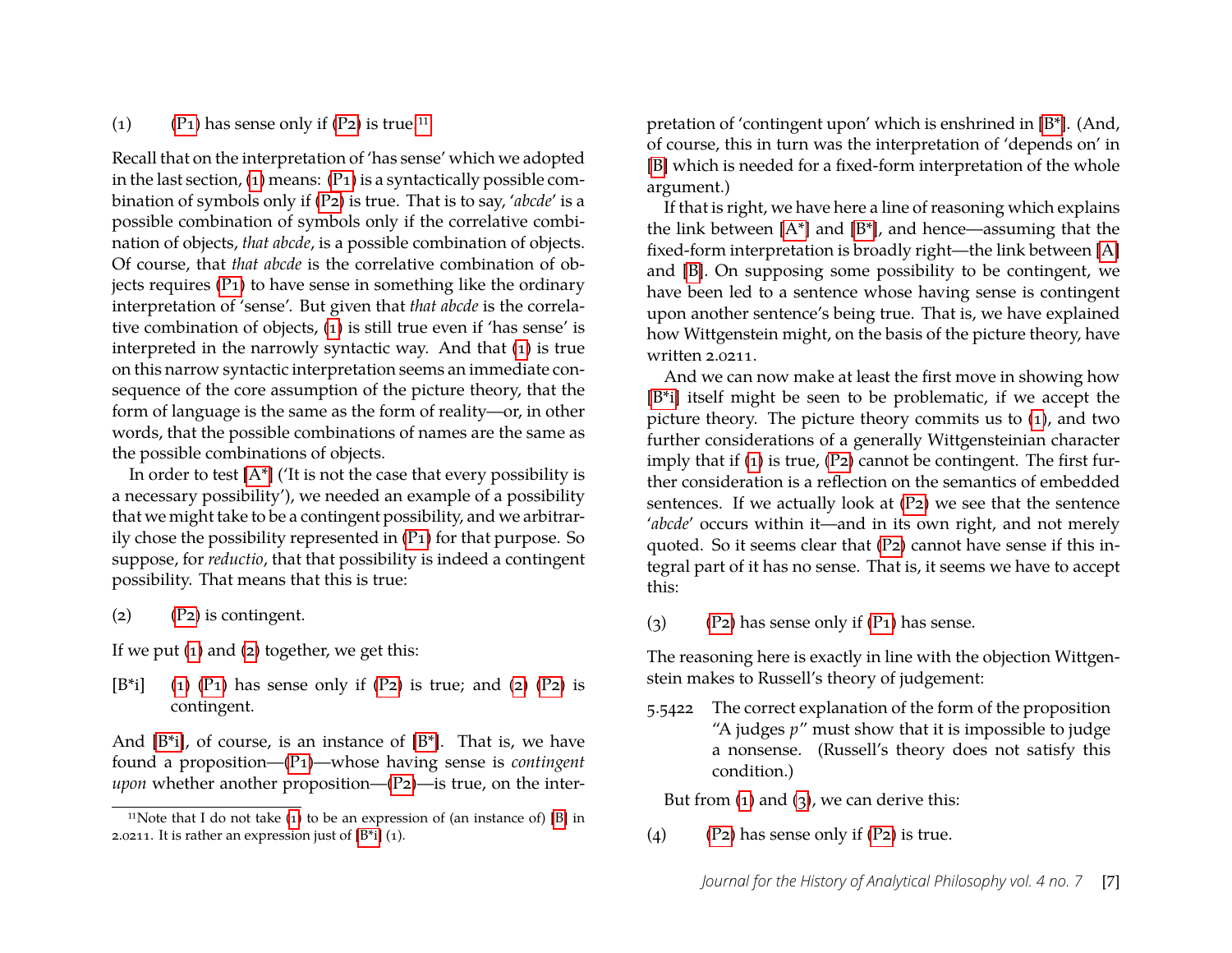At this point the second further consideration comes into play. This is the following plausible-seeming principle about contingency:

<span id="page-8-0"></span>(CP) If a sentence is contingent, it cannot only have sense if it is true.

[\(CP\)](#page-8-0) is, in fact, questionable. There is an obvious class of *a priori* truths which consists of sentences which cannot have sense without being true;<sup>[12](#page-8-1)</sup> it is therefore natural to think that  $(CP)$  is only plausible if there cannot be contingent *a priori* truths something we now generally doubt. But it used to be widely accepted that there cannot be contingent *a priori* truths, and there is some reason to think that Wittgenstein himself accepted that at the time of the *Tractatus*. Of course, if we accept [\(CP\)](#page-8-0), then it follows from  $(4)$  that  $(P2)$  cannot be contingent. Since the possibility in question—that *abcde*—was arbitrarily chosen, this means that no possibility can be a contingent possibility. And that, of course, is what we wanted to show, according to the fixed-form interpretation.

## **5. The Conclusion of the Argument**

What we have, then, is a line of argument which takes us from Wittgensteinian premises to the conclusion that no possibility can be a contingent possibility. (This is, in effect, an expanded and clarified version of what is to be found in [Morris 2008.](#page-13-0)) What is not so clear (what was left unclear in [Morris 2008\)](#page-13-0) is exactly how this relates to the text of 2.0211–2.0212. In particular, it is not clear exactly how it is that the *reductio* is turned by means of this claim:

<span id="page-8-4"></span>[C] It is impossible to form a picture of the world (true or false).

To begin with, it may be helpful to summarize the key points of the last section. What we found there is that the following claims form an inconsistent set:

- [\(1\)](#page-7-0) (P<sub>1</sub>) has sense only if  $(P_2)$  is true.
- [\(2\)](#page-7-2) [\(P2\)](#page-6-5) is contingent.
- [\(3\)](#page-7-5)  $(P_2)$  has sense only if  $(P_1)$  has sense.
- [\(CP\)](#page-8-0) If a sentence is contingent, it cannot only have sense if it is true.

[\(1\)](#page-7-0) follows from the picture theory. [\(3\)](#page-7-5) and [\(CP\)](#page-8-0) follow from considerations which it is independently plausible to attribute to Wittgenstein. [\(2\)](#page-7-2) is, in effect, an arbitrarily chosen instance of:

<span id="page-8-2"></span> $[A^*]$  It is not the case that every possibility is a necessary possibility,

since [\[A\\*\]](#page-8-2) is equivalent to:

<span id="page-8-3"></span>[A\*\*] At least one possibility is a contingent possibility.

In the spirit of the fixed-form interpretation which the surrounding text strongly suggests,  $[A^*]$ —that is, in effect,  $[A^{**}]$ —is the heart of this key proposition:

[A] The world has no substance.

[\(1\)](#page-7-0) and [\(2\)](#page-7-2) together form an instance of:

<span id="page-8-1"></span><sup>12</sup>It is arguable that there are sentences which are not *a priori* which can only have sense if they are true. Suppose we think (i) that proper names only have sense if their referents exist, and (ii) that some proper names refer to things whose existence we cannot know *a priori*. If we accept both (i) and (ii), and '*N*' is a proper name of the relevant kind, then we will have to accept that '*N* exists' is a sentence which can only have sense if it is true, but will not be *a priori*. This does not affect the point of the text, however, since the obvious examples of sentences which can only have sense if they are true are *a priori*, and it is in any case unclear that Wittgenstein would have accepted both (i) and (ii). (I am grateful to Corine Besson for raising this issue.)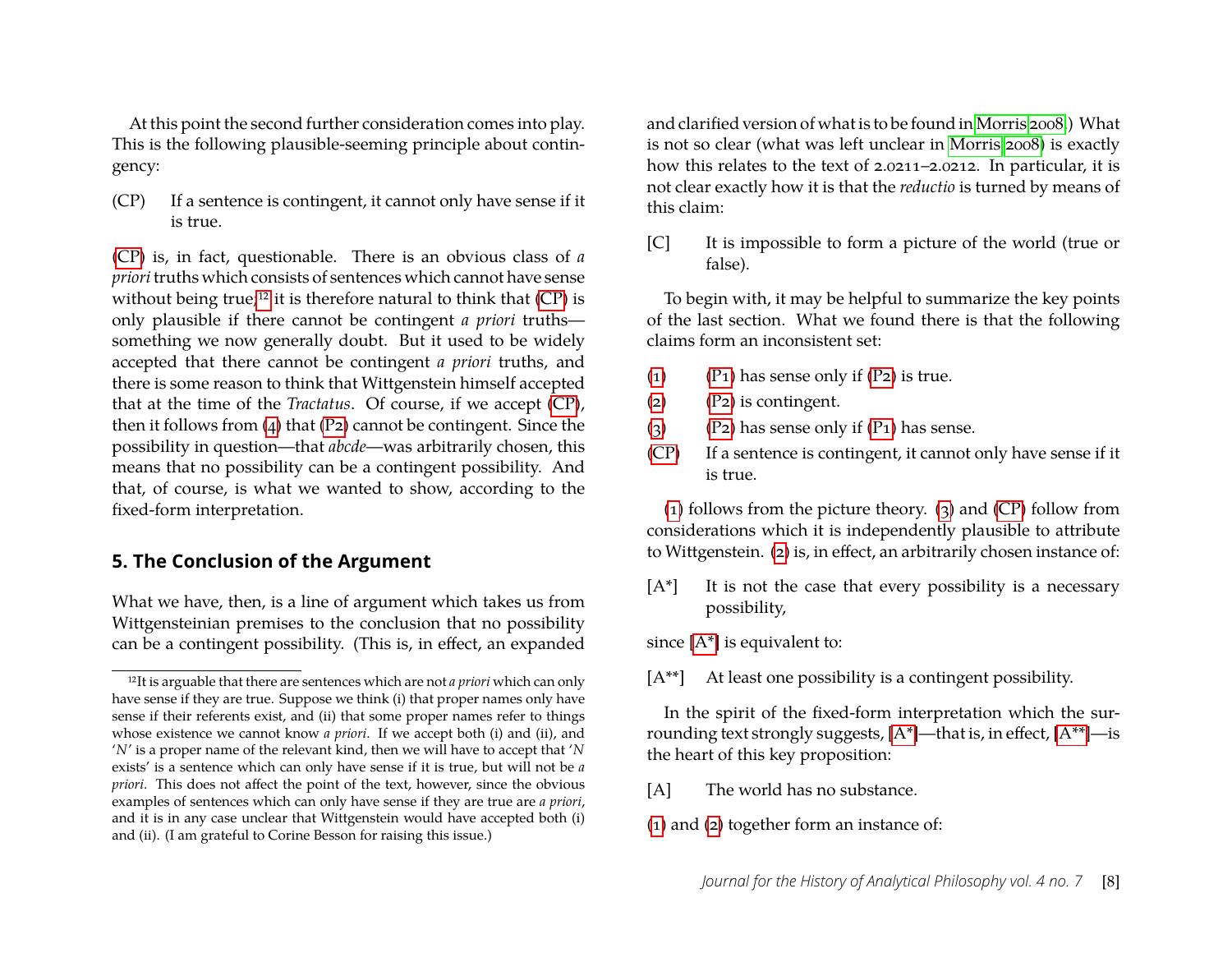[B\*] A proposition *P* is such that (i) if *P* has sense only if another proposition is true; and (ii) that other proposition is contingent.

And this is the fixed-form interpretation's version of this key proposition:

[B] Whether a proposition has sense depends on whether another proposition is true.

[\(2\)](#page-7-2) is what needs to be rejected in the *reductio*.

To bring  $[C]$  to bear on this, we need to hold  $(3)$  and  $(CP)$  constant and beyond question, as things which follow from quite general considerations to which Wittgenstein seems to be committed. Given that  $(1)$ ,  $(2)$ ,  $(3)$ , and  $(CP)$  form an inconsistent set, this means that we can only accept  $(2)$  if we reject  $(1)$ . But  $(1)$ follows straightforwardly from the picture theory, so rejecting [\(1\)](#page-7-0) means rejecting the picture theory. What we need to do is make that fact the core of the problem which [\[C\]](#page-4-0) raises. The simplest thing would just be to take [\[C\]](#page-4-0) as pointing out that the hypothesis that some possibilities are contingent possibilities is incompatible with the picture theory. This would make [\[C\]](#page-4-0), in effect, equivalent to this:

<span id="page-9-0"></span>[C\*1] The picture theory is false.

And that would mean that what is taken to be obviously objectionable in [\[C\]](#page-4-0) is not—or not directly—the impossibility of saying anything, but the rejection of the picture theory.

That seems to me not a very plausible reading of [\[C\]](#page-8-4), but we can take the same materials in a different way to give us something which fits the text better. Understanding  $[C]$  as  $[C^*1]$ involves recognizing that, with background assumptions held constant, the idea that some possibilities are contingent is incompatible with the picture theory, and deciding in favour of the picture theory. We might see this as setting one philosophical theory against another, and that might seem to give us a rather weak way of rejecting the idea of contingent possibilities. But things would only seem this way to Wittgenstein if he thought of the picture theory as we think of it—as a *theory*. But what if he did not think of it as a theory at all? What if he did not think of it as just one explanation among others of the possibility of representing the world, but the obvious necessary truth of what is required for representation? In that case, bearing in mind that '*abcde*' was chosen quite arbitrarily, he will be committed to this:

(P) If sentences are to be capable of picturing reality at all, then [\(1\)](#page-7-0) is true.

Against this background, the rejection of [\(1\)](#page-7-0) would lead us to deny that sentences can picture reality at all. And that would then be precisely what is claimed by [\[C\]](#page-8-4). In effect, [\[C\]](#page-8-4) would mean this:

 $[C^*z]$  It is impossible for sentences to picture reality at all.

And that really does seem close to what [\[C\]](#page-8-4) actually says.

Moreover, I think it is clear that Wittgenstein did not think of the picture theory as a theory. At least, it seems clear that he did not think of his conception of *pictures*—*Bilder*—as a theory: he seems to have thought that it was obvious that this is how pictures or models work; if he thought the *Tractatus* involved a theory at all, the theory was just that sentences work in the way that pictures or models obviously work.

## **6. A Challenge**

Here is the position, then. By adopting the general approach of a fixed-form interpretation, we are able to make reasonable sense of the link between [\[A\]](#page-3-2) and [\[B\]](#page-4-1), and therefore of 2.0211. And we have just seen how [\[C\]](#page-4-0) can be understood, within a fixed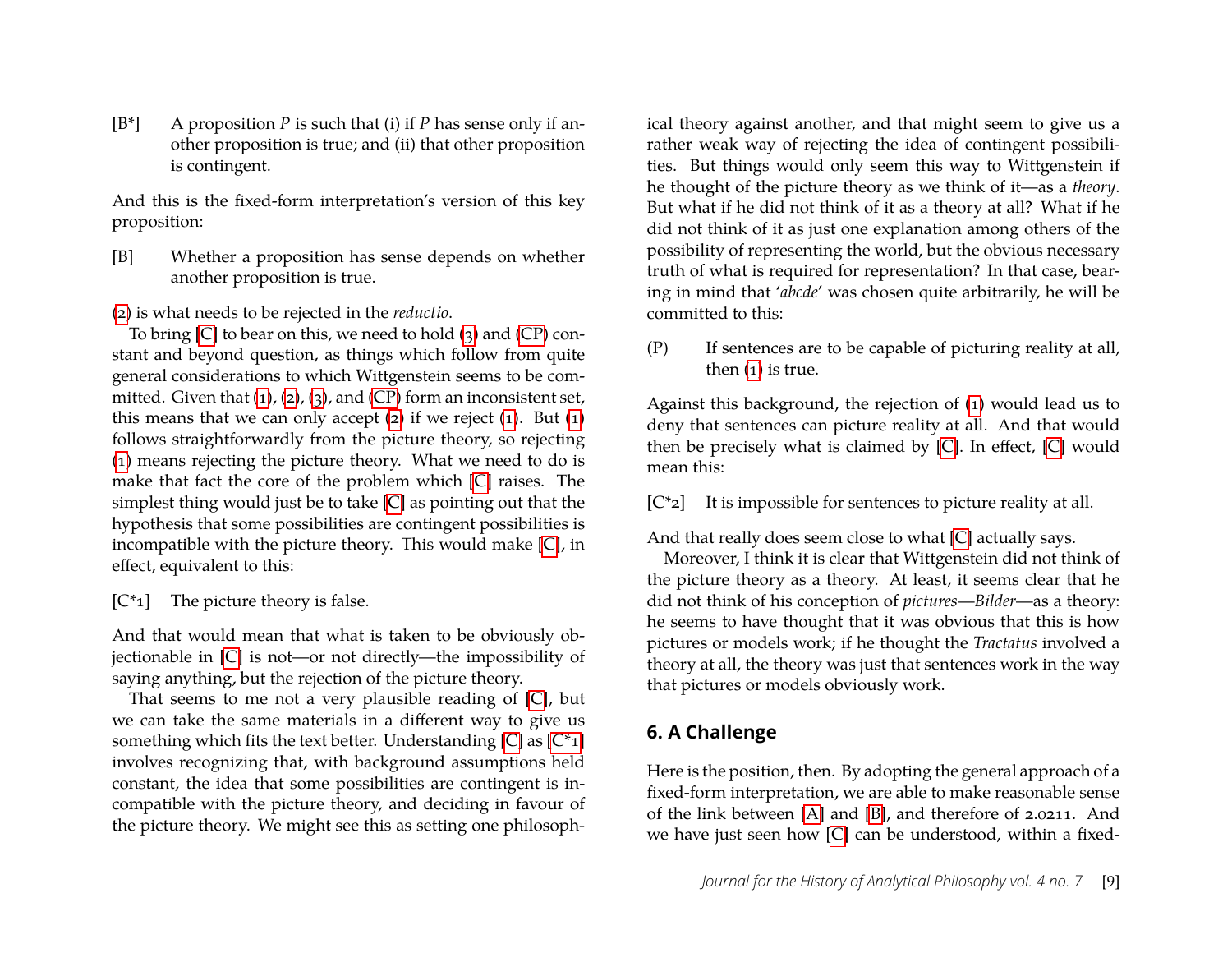form interpretation, as providing the decisive step for a *reductio*. What I want to look at now is a worry that people might have about the argument I have, in effect, attributed to Wittgenstein.

The worry is that some of the moves which have to be attributed to Wittgenstein on any fixed-form interpretation are likely to seem out of character with Wittgenstein, as he appears in the *Tractatus*. Chief among these will be this step which was key to the working out of the core of the argument:

[\(1\)](#page-7-0) (P<sub>1</sub>) has sense only if  $(P_2)$  is true.

The problem is that it may well seem wholly un-Wittgensteinian to count [\(P2\)](#page-6-5)—'It is possible that *abcde*'—as a *proposition* which might be *true*.[13](#page-10-0) But any fixed-form interpretation is likely to have to do something like that.

I think the worry seems particularly pressing here because one difficulty—that of [\(P2\)](#page-6-5) being a proposition which might be true—is taken out of context. So let us put it into context: this will enable us to turn the worry into a precise challenge to my interpretation, which we can then deal with.

The difficulty over  $(P_2)$  arises from the fact that it seems to say something about possibility, and it seems to be the view of the *Tractatus*that there can be no true propositions about possibility. (Whether this is all or merely part of the difficulty with the idea of philosophical propositions is something which can be set on one side here.) As we have seen, Wittgenstein thinks of possibility and necessity in terms of form, so the problem with the idea of true propositions about possibility can be traced back to the difficulty of saying anything about form.

The difficulty is presented in its most general version, for the case of pictures or models in general, in the following passage:

- 2.172 The picture, however, cannot depict its form of depiction; it shows it forth.
- 2.173 The picture presents its object from without (its standpoint is its form of representation), therefore the picture presents its object rightly or falsely.
- 2.174 But the picture cannot place itself outside of its form of representation.

This passage contains hints towards an argument for the conclusion that no picture can depict its own form.[14](#page-10-1) The same argument is then applied to the case of propositions in the following passage:

4.12 Propositions can represent the whole reality, but they cannot represent what they must have in common with reality in order to be able to represent it—the logical form.

> To be able to represent the logical form, we should have to be able to put ourselves with the propositions outside logic, that is outside the world.

The key to the argument, in both the general and the particular version, is the idea of a picture occupying a place 'outside' what it represents. I have suggested [\(Morris 2008,](#page-13-0) 133) that what it is for a picture to occupy a place 'outside' what it represents is for its being a picture to be independent of whether it represents things correctly or incorrectly. This means that it cannot represent its own form, and also, because pictures have to have the same form as any reality they can represent, that it cannot represent the form of reality. It follows from this that there can be no such picture as this:

[\(P2\)](#page-6-5) It is possible that *abcde*.

<span id="page-10-0"></span><sup>&</sup>lt;sup>13</sup>This point has been made both by Michael Potter in his [\(2009\)](#page-13-5), and by Leo Cheung in correspondence. It was also pressed by José Zalabardo at the workshop in Fribourg at which I presented an earlier version of this paper.

<span id="page-10-1"></span><sup>14</sup>I offer an account of this argument in [Morris \(2008,](#page-13-0) 131–35).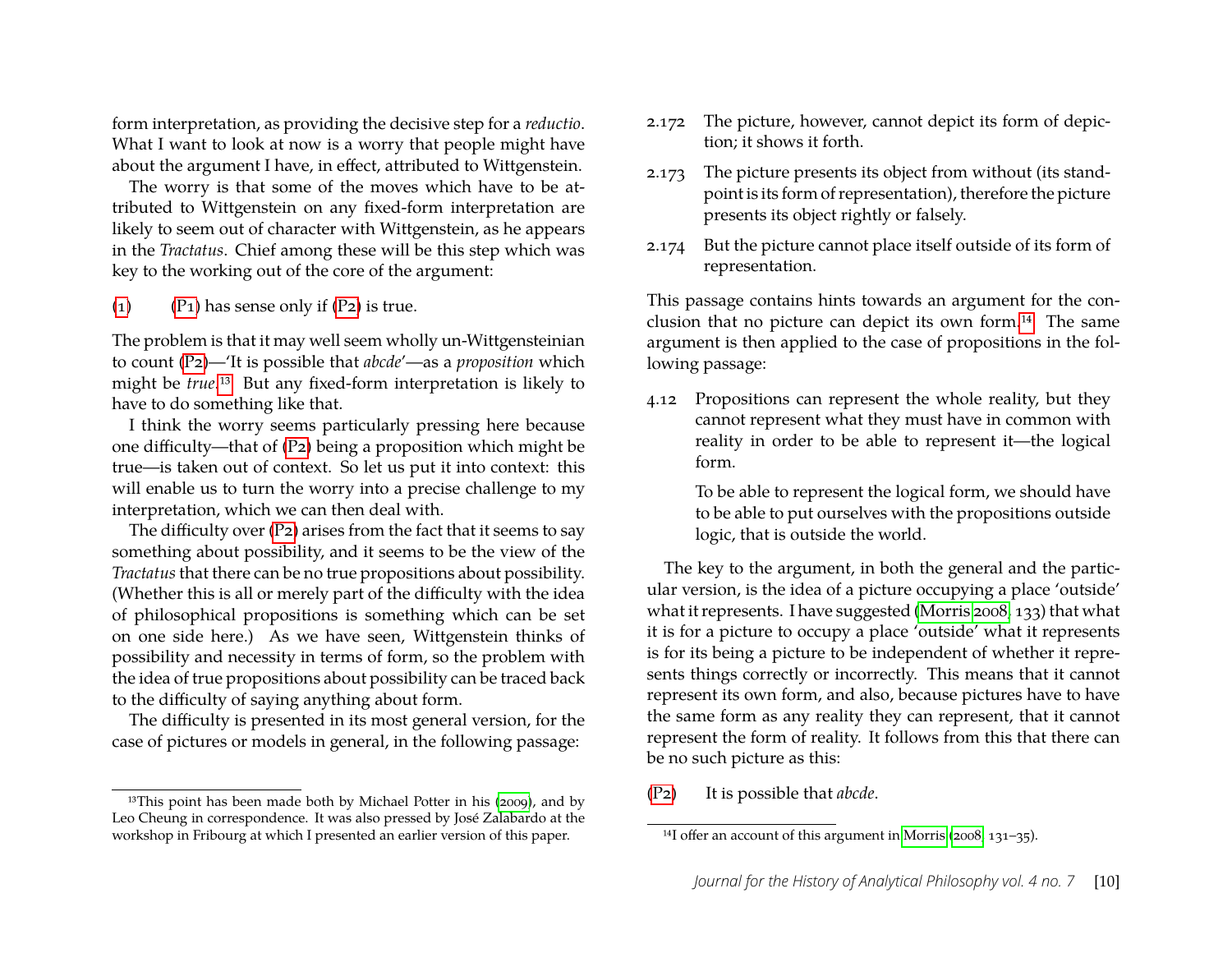According to the account I have offered, however, the picture theory of language is committed to this:

[\(1\)](#page-7-0)  $(P_1)$  has sense only if  $(P_2)$  is true.

And [\(P1\)](#page-6-4) was just an arbitrarily chosen elementary proposition ('*abcde*'). So it looks as if the picture theory will not be able to allow that any elementary proposition has sense.

What we see from this is that, given the background assumptions which I have claimed are in play here, there is a tension between the following two claims:

- (X) Some elementary propositions have sense; and
- <span id="page-11-2"></span><span id="page-11-1"></span>(Y) There can be no such picture as  $(P_2)$ .<sup>[15](#page-11-0)</sup>

Wittgenstein is clearly committed to  $(X)$ ; and we have just seen that he is committed to [\(Y\)](#page-11-2). So the suggestion is that if it follows from the commitments which I attribute to Wittgenstein that  $(X)$  and  $(Y)$  are in tension, I must be wrong in attributing those commitments to Wittgenstein.

I think this argument depends on a kind of selective delay in implementing the consequences of Wittgenstein's views. [\(Y\)](#page-11-2) seems to be in tension with  $(X)$ , because if we accept both  $(Y)$ and  $(1)$ —'(P<sub>1</sub>) has sense only if (P<sub>2</sub>) is true'—it seems that we have to give up  $(X)$ . That is, if we accept that both  $(Y)$  and  $(1)$  are *true*, we have to give up [\(X\)](#page-11-1). But look again at [\(1\)](#page-7-0). Its first clause is this:

<span id="page-11-3"></span> $(1a)$  $(1a)$   $(P_1)$  has sense.

And as I have insisted, 'has sense' here means *is syntactically possible*. But that means that [\(1a\)](#page-11-3) is about form in exactly the same way as  $(P_2)$  is. In the case of  $(1a)$  it is the form of a

proposition, while in the case of [\(P2\)](#page-6-5) it is the form of reality; but of course it is the central claim of the picture theory that it is the same form in both cases.

What that means is that any argument which shows that there can be no such picture as [\(P2\)](#page-6-5) must also show that there can be no such picture as [\(1a\)](#page-11-3). If there can be no such picture as [\(1a\)](#page-11-3), it is hard to see how [\(1\)](#page-7-0) as a whole can be true. So it looks as if the very considerations which lead us to think—[\(Y\)](#page-11-2)—that [\(P2\)](#page-6-5) cannot be a proposition which might be true ought also to lead us to think that [\(1\)](#page-7-0) cannot be a proposition which might be true. It is hard then to see how we can coherently insist that both [\(Y\)](#page-11-2) and [\(1\)](#page-7-0) are true. So it is hard to see how a challenge to the proposed interpretation can be made on this score.

Of course, once one begins to pull on this thread, the whole thing unravels. If [\(P2\)](#page-6-5) and [\(1a\)](#page-11-3) are both about form, then so surely is  $(X)$ . And then, given that  $(Y)$  too is modal, so surely is [\(Y\)](#page-11-2)—and the argument for [\(Y\)](#page-11-2) explicitly concerns form anyway. Does this itself perhaps threaten the interpretation I have offered here?

I think not, but it is clear that some quite general issues about the interpretation of the *Tractatus* are in play here. It is famously an important claim of the work that the sentences within it are nonsense [\(Wittgenstein 1922,](#page-13-1) 6.54). This leads obviously to the question of how closely we should look at those sentences—at least the sentences other than those which claim that the sentences of the work are nonsense. A certain style of interpretation seems to encourage us not to look closely at them at all.[16](#page-11-4) I take a different view: I think the work as a whole presents itself as having a broadly coherent rational structure—at least until its central claims are applied to itself. Part of that sense of the rationality of the work derives, I think, from the fact that arguments are hinted at all through the text. Our key passage,

<span id="page-11-0"></span><sup>15</sup>I am grateful to an anonymous referee for this journal for suggesting this tension as a way of bringing out what seems problematic about the idea that [\(P2\)](#page-6-5) could be a proposition which might be true.

<span id="page-11-4"></span><sup>16</sup>This seems to be where the 'new' or 'resolute' reading of the *Tractatus* leads: see, e.g., [Diamond \(1991\)](#page-13-6) and [Conant \(2000\)](#page-13-7).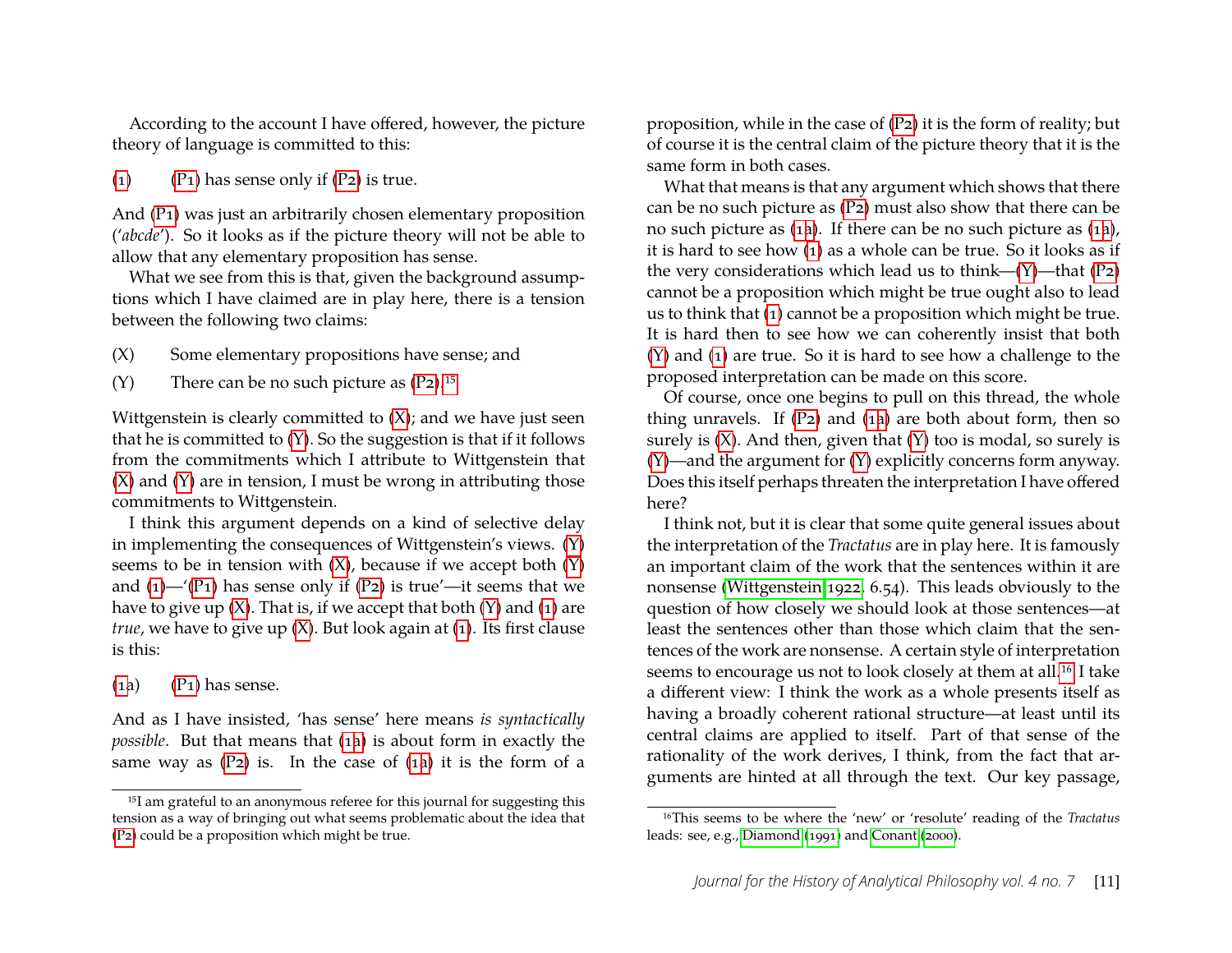2.0211–2.0212, clearly hints at an argument. We have just seen another argument hinted at in 2.172–2.174, and again at 4.12.

It is striking, though, that there are really only hints of arguments in the text. There are two quite mundane explanations of that. First, I suspect that Wittgenstein did not himself work arguments out very carefully or very explicitly—largely because he did not feel he needed to: it seemed to him that he could just *see* how certain propositions fitted together. (The story of Russell's bewilderment at Wittgenstein's argument against his theory of judgement is a good illustration of the different character of these two minds.[17](#page-12-0)) And secondly—no doubt encouraged by the first thing—he seems to have been impatient about explicit argument, almost as if he regarded the explicit laying out of a proof as vulgar.

But there is perhaps a deeper explanation, which is more attractive both from a philosophical and from a literary point of view. If we attempt to develop the hints which Wittgenstein offers into explicit arguments, we find ourselves laying out claims like  $(1)$ ,  $(2)$ ,  $(3)$ , and  $(4)$ —and, of course,  $(P_2)$ —which have a bluntness which feels almost crude. One thing this does is make it very difficult to resist applying the conclusions of the *Tractatus* to itself—and so finding it odd to be claiming, for example, that [\(P2\)](#page-6-5) is a proposition which might be true. If we press that, then, as we have just seen, it looks as if the whole thing unravels. In the end, this is not obviously a bad thing, on the text's own terms. In the end, as we know, Wittgenstein claims, 'he who understands me finally recognizes [my propositions] as senseless' [\(Wittgenstein 1922,](#page-13-1) 6.54). But perhaps it is important that we should not reach that point too quickly: perhaps we are supposed to get there only when we have 'climbed out through them, on them, over them'. So there is another reason why Wittgenstein might at least have been content to leave only hints of arguments in the text: while there are just hints, we have the sense of doing philosophy, and of there being a whole theory which makes sense of everything; but when we develop those hints into something explicit, the theory unravels and we are left with no meaningful propositions at all.

What this means is that we can acknowledge that any making explicit of the arguments of the *Tractatus* will give us something which is un-Wittgensteinian in character. But that does not mean that we should give up all attempts to develop the hints into explicit argument: rather, developing the hints into explicit argument seems to be just what we should do, if we are to see how the whole work unravels in the way Wittgenstein seems to have thought it did. That means that it is no immediate objection to any particular interpretation of a stretch of argument that it presents us with something which feels un-Wittgensteinian in the kind of way the interpretation offered here does. As for the interpretation itself, whatever one thinks about the detailed account of the working out of the conclusion of the argument on the fixed-form interpretation which I have offered here, it strikes me that the sequence of four-digit-numbered remarks from 2.021 to 2.027 constitutes a very compelling case for thinking that some version of the fixed-form interpretation must be right.

#### **Acknowledgements**

I am very grateful to Richard Gaskin and Leo Cheung for pressing me harder (in correspondence) to explain how the argument is supposed to work. Both of them identified a fundamental unclarity in the presentation in [Morris \(2008\)](#page-13-0), and Leo pressed me further to work out the conclusion more carefully. I am also grateful to Kevin Mulligan and José Zalabardo for their comments on an earlier draft of this paper at a workshop in Fribourg in June 2014—and to Gianfranco Soldati for inviting me to the workshop. I presented a version of the paper at Sussex in February 2016: I am grateful to my colleagues Corine Besson and Tony

<span id="page-12-0"></span><sup>17</sup>See Russell's letter to Ottoline Morrell of 27 May 1913, quoted in [Monk](#page-13-8) [\(1996,](#page-13-8) 297).